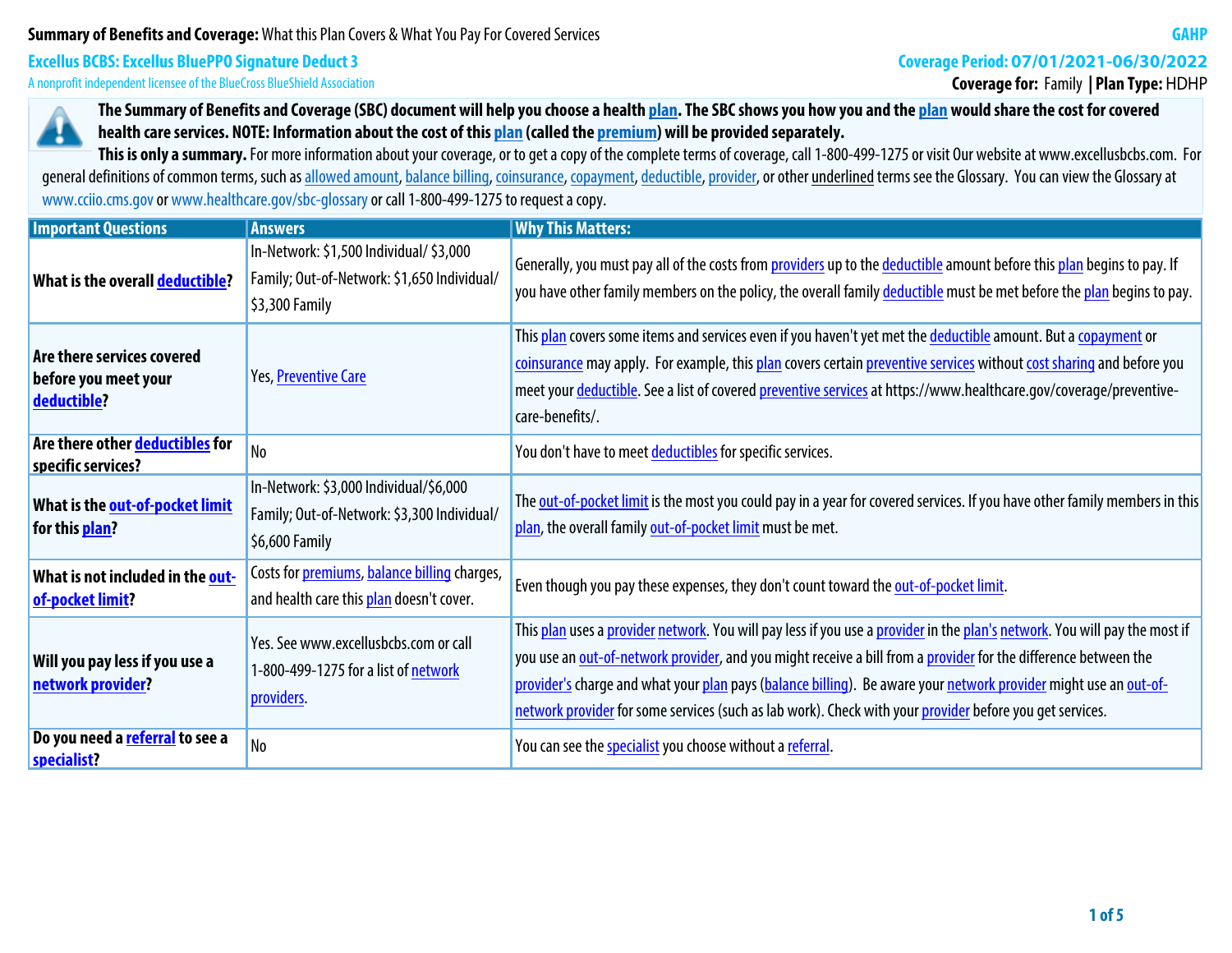**All copayment and coinsurance costs shown in this chart are after your deductible has been met, if a deductible applies.**

|                                                                         |                                                     |                                                                                                                                   | <b>What You Will Pay</b>                                                                                         | <b>Limitations, Exceptions, &amp; Other Important</b><br><b>Information</b>                                                                                                             |  |
|-------------------------------------------------------------------------|-----------------------------------------------------|-----------------------------------------------------------------------------------------------------------------------------------|------------------------------------------------------------------------------------------------------------------|-----------------------------------------------------------------------------------------------------------------------------------------------------------------------------------------|--|
| <b>Common</b><br><b>Medical Event</b>                                   | <b>Services You May Need</b>                        | <b>In-Network Provider</b><br>(You will pay the least)                                                                            | <b>Out-of-Network Provider</b><br>(You will pay the most)                                                        |                                                                                                                                                                                         |  |
|                                                                         | Primary care visit to treat an injury or<br>illness | 20% Coinsurance                                                                                                                   | 40% Coinsurance                                                                                                  | None                                                                                                                                                                                    |  |
|                                                                         | <b>Specialist visit</b>                             | 20% Coinsurance                                                                                                                   | <b>40% Coinsurance</b>                                                                                           |                                                                                                                                                                                         |  |
| If you visit a health care<br>provider's office or clinic               | Preventive care/screening/<br>immunization          | Adult Physical: No Charge<br><b>Adult Immunizations: No</b><br>Charge<br>Well Child Visit: No Charge<br>Deductible does not apply | Adult Physical: 40% Coinsurance<br><b>Adult Immunizations: 40%</b><br>Coinsurance<br>Well Child Visit: No Charge | You may have to pay for services that aren't preventive. Ask<br>your provider if the services needed are preventive. Then<br>check what your plan will pay for.<br>1 Exam per plan year |  |
|                                                                         | Diagnostic test (x-ray, blood work)                 | X-Ray: 20% Coinsurance<br><b>Blood Work: 20% Coinsurance</b>                                                                      | X-Ray: 40% Coinsurance<br><b>Blood Work: 40% Coinsurance</b>                                                     | None                                                                                                                                                                                    |  |
| If you have a test                                                      | Imaging (CT/PET scans, MRIs)                        | 20% Coinsurance                                                                                                                   | <b>40% Coinsurance</b>                                                                                           |                                                                                                                                                                                         |  |
| If you need drugs to treat<br>your illness or condition                 | Tier 1 (Generic drugs)                              | \$5/prescription retail, \$10/<br>prescription mail order<br>No Charge Members to age 19<br>Deductible does apply                 | <b>Not Covered</b>                                                                                               | Covers up to a 30-day supply (retail); 90-day supply (mail                                                                                                                              |  |
| More information about<br>prescription drug coverage<br>is available at | Tier 2 (Preferred brand drugs)                      | \$35/prescription retail, \$70/<br>prescription mail order<br>Deductible does apply                                               | <b>Not Covered</b>                                                                                               | order)/prescription<br>Preauthorization required for certain prescription drugs. If<br>you don't get a preauthorization, you must pay the entire<br>cost of the drug.                   |  |
| www.excellusbcbs.com/rxlist                                             | Tier 3 (Non-preferred brand drugs)                  | \$70/prescription retail, \$140/<br>prescription mail order<br>Deductible does apply                                              | <b>Not Covered</b>                                                                                               |                                                                                                                                                                                         |  |
| If you have outpatient                                                  | Facility fee (e.g., ambulatory surgery<br>center)   | 20% Coinsurance                                                                                                                   | <b>40% Coinsurance</b>                                                                                           | <b>None</b>                                                                                                                                                                             |  |
| surgery                                                                 | Physician/surgeon fees                              | 20% Coinsurance                                                                                                                   | <b>40% Coinsurance</b>                                                                                           |                                                                                                                                                                                         |  |
| If you need immediate                                                   | <b>Emergency room care</b>                          | 20% Coinsurance                                                                                                                   | 20% Coinsurance                                                                                                  | None                                                                                                                                                                                    |  |
| medical attention                                                       | <b>Emergency medical transportation</b>             | 20% Coinsurance                                                                                                                   | 20% Coinsurance                                                                                                  | None                                                                                                                                                                                    |  |

**\* For more information about limitations and exceptions, see plan or policy document at www.excellusbcbs.com 2 of 5**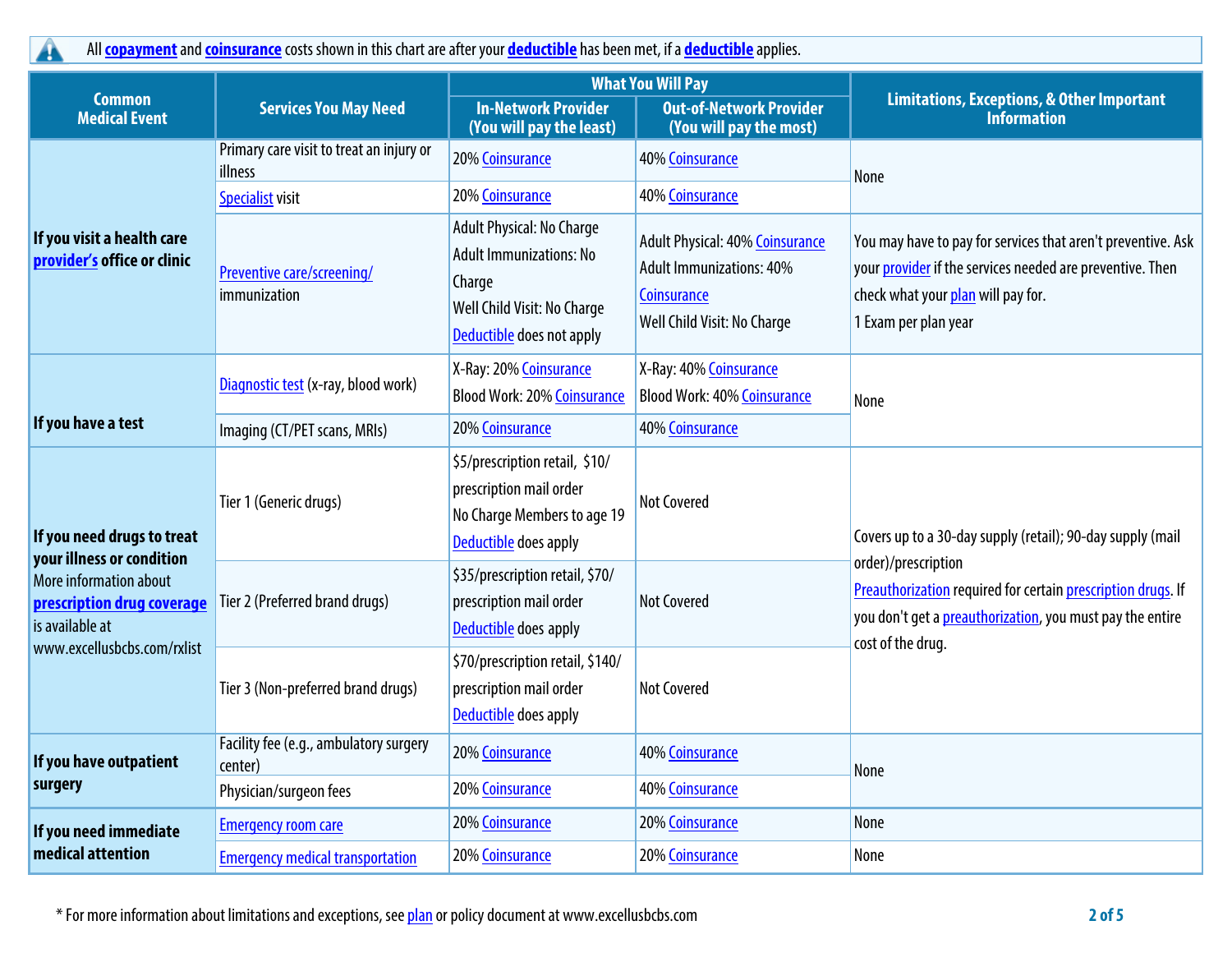|                                                   |                                              |                                                        | <b>What You Will Pay</b>                                  | <b>Limitations, Exceptions, &amp; Other Important</b><br><b>Information</b>                                                                                                                     |  |
|---------------------------------------------------|----------------------------------------------|--------------------------------------------------------|-----------------------------------------------------------|-------------------------------------------------------------------------------------------------------------------------------------------------------------------------------------------------|--|
| <b>Common</b><br><b>Medical Event</b>             | <b>Services You May Need</b>                 | <b>In-Network Provider</b><br>(You will pay the least) | <b>Out-of-Network Provider</b><br>(You will pay the most) |                                                                                                                                                                                                 |  |
| <b>Urgent care</b>                                |                                              | 20% Coinsurance                                        | <b>40% Coinsurance</b>                                    | None                                                                                                                                                                                            |  |
|                                                   | Facility fee (e.g., hospital room)           | 20% Coinsurance                                        | <b>40% Coinsurance</b>                                    |                                                                                                                                                                                                 |  |
| If you have a hospital stay                       | Physician/surgeon fees                       | 20% Coinsurance                                        | <b>40% Coinsurance</b>                                    | None                                                                                                                                                                                            |  |
| If you need mental health,                        | <b>Outpatient services</b>                   | 20% Coinsurance                                        | <b>40% Coinsurance</b>                                    | None                                                                                                                                                                                            |  |
| behavioral health, or<br>substance abuse services | Inpatient services                           | 20% Coinsurance                                        | <b>40% Coinsurance</b>                                    |                                                                                                                                                                                                 |  |
|                                                   | Office visits                                | No Charge                                              | <b>40% Coinsurance</b>                                    | Cost sharing does not apply for preventive services.                                                                                                                                            |  |
| If you are pregnant                               | Childbirth/delivery professional<br>services | 20% Coinsurance                                        | <b>40% Coinsurance</b>                                    | Maternity care may include tests and services described<br>elsewhere in the SBC (i.e. ultrasound.). Depending on the<br>type of services, a copayment, coinsurance, or deductible<br>may apply. |  |
|                                                   | Childbirth/delivery facility services        | 20% Coinsurance                                        | <b>40% Coinsurance</b>                                    | None                                                                                                                                                                                            |  |
|                                                   | Home health care                             | 20% Coinsurance                                        | 40% Coinsurance                                           | None                                                                                                                                                                                            |  |
|                                                   | <b>Rehabilitation services</b>               | <b>20% Coinsurance</b>                                 | <b>40% Coinsurance</b>                                    | 45 Visits per contract year limit                                                                                                                                                               |  |
| If you need help recovering                       | <b>Habilitation services</b>                 | 20% Coinsurance                                        | <b>40% Coinsurance</b>                                    | 45 Visits per contract year limit                                                                                                                                                               |  |
| or have other special                             | <b>Skilled nursing care</b>                  | 20% Coinsurance                                        | <b>40% Coinsurance</b>                                    | 45 Days per contract year limit                                                                                                                                                                 |  |
| health needs                                      | <b>Durable medical equipment</b>             | 20% Coinsurance                                        | <b>40% Coinsurance</b>                                    | None                                                                                                                                                                                            |  |
|                                                   | <b>Hospice services</b>                      | 20% Coinsurance                                        | <b>40% Coinsurance</b>                                    | Family bereavement counseling limited to 5 Visits per plan<br>year                                                                                                                              |  |
|                                                   | Children's eye exam                          | 20% Coinsurance                                        | <b>40% Coinsurance</b>                                    | 1 Exam per year                                                                                                                                                                                 |  |
| If your child needs dental<br>or eye care         | Children's glasses                           | <b>Not Covered</b>                                     | <b>Not Covered</b>                                        | None                                                                                                                                                                                            |  |
|                                                   | Children's dental check-up                   | <b>Not Covered</b>                                     | <b>Not Covered</b>                                        |                                                                                                                                                                                                 |  |

# **Excluded Services & Other Covered Services:**

| Services Your Plan Generally Does NOT Cover (Check your policy or plan document for more information and a list of any other exc<br>cluded services.) |                  |  |                     |  |                     |  |  |
|-------------------------------------------------------------------------------------------------------------------------------------------------------|------------------|--|---------------------|--|---------------------|--|--|
|                                                                                                                                                       | Cosmetic surgery |  | Dental care (Adult) |  | Dental care (Child) |  |  |

**\* For more information about limitations and exceptions, see plan or policy document at www.excellusbcbs.com 3 of 5**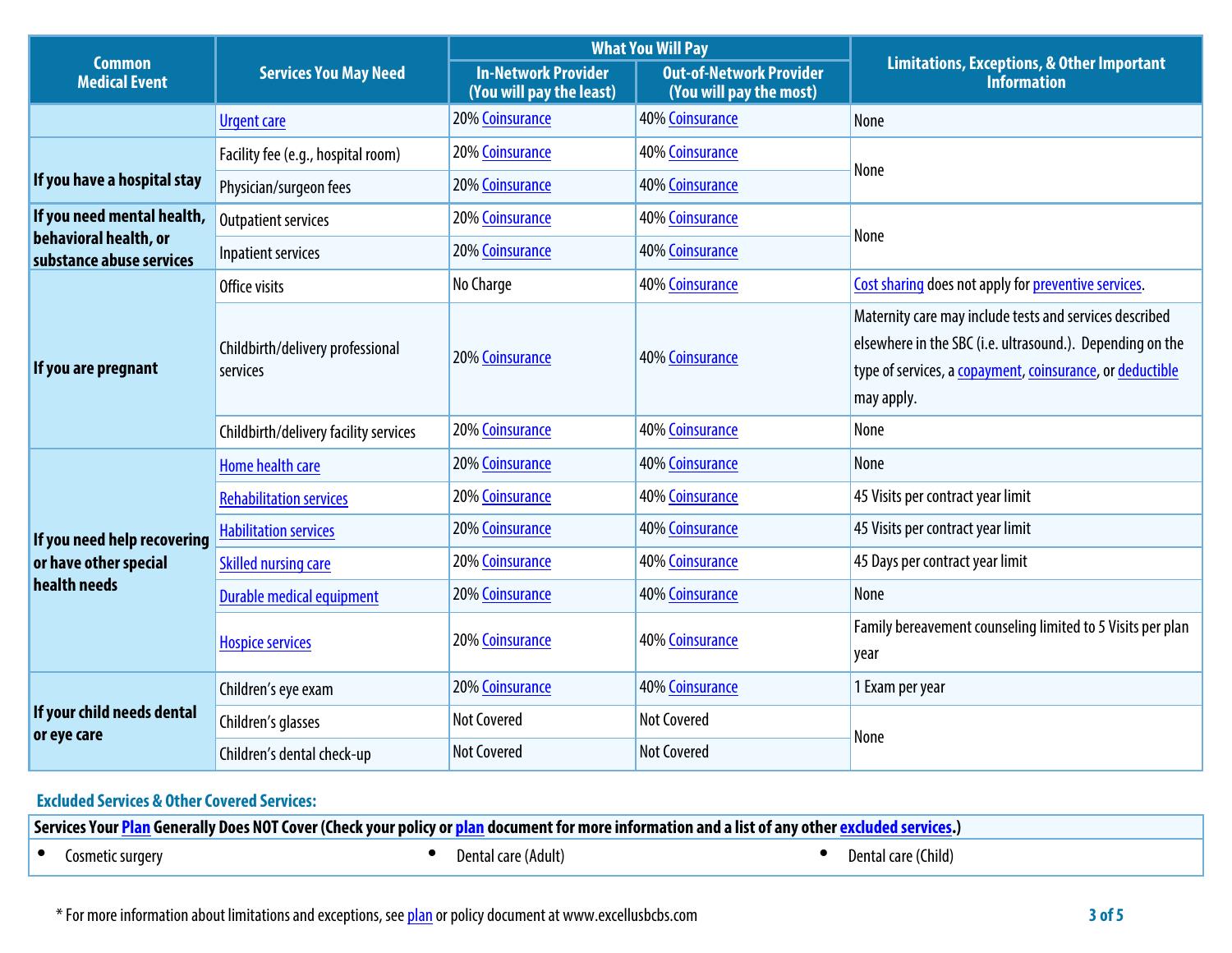# **• Long-term care • Private-duty nursing • Routine foot care**

**• Weight loss programs**

| Other Covered Services (Limitations may apply to these services. This isn't a complete list. Please see your <mark>plan</mark> document.) |  |                          |  |                   |  |  |  |
|-------------------------------------------------------------------------------------------------------------------------------------------|--|--------------------------|--|-------------------|--|--|--|
| Acupuncture                                                                                                                               |  | <b>Bariatric surgery</b> |  | Chiropractic care |  |  |  |

- 
- 
- **• Routine eye care (Adult)**

- 
- **• Hearing aids • Infertility treatment • Non-emergency care when traveling outside the U.S.**

Your Rights to Continue Coverage: There are agencies that can help if you want to continue your coverage after it ends. The contact information for those agencies is: Department of Labor's Employee **Benefits Security Administration at 1-866-444-EBSA (3272) or www.dol.gov/ebsa/healthreform. Other coverage options may be available to you too, including buying individual insurance coverage through the Health Insurance Marketplace. For more information about the Marketplace, visit www.HealthCare.gov or call 1-800-318-2596.**

Your Grievance and Appeals Rights: There are agencies that can help if you have a complaint against your plan for a denial of a claim. This complaint is called a grievance or appeal. For more information about your rights, look at the explanation of benefits you will receive for that medical claim. Your plan documents also provide complete information to submit a claim, appeal, or a grievance for any reason **to your plan. For more information about your rights, this notice, or assistance, contact: the phone number on Your ID card or www.excellusbcbs.com; Department of Labor's Employee Benefits Security Administration at 1-866-444-EBSA (3272) or www.dol.gov/ebsa/healthreform; New York State Department of Financial Services Consumer Assistance Unitat 1-800-342-3736 or www.dfs.ny.gov.**  Additionally, a consumer assistance program can help you file your appeal. Contact the Consumer Assistance Program at 1-888-614-5400, or e-mail cha@cssny.org or www.communityhealthadvocates.org. **A list of states with Consumer Assistance Programs is available at: www.dol.gov/ebsa/healthreform and www.cms.gov/CCIIO/Resources/Consumer-Assistance-Grants.**

# **Does this plan provide Minimum Essential Coverage? Yes**

If you don't have Minimum Essential Coverage for a month, you'll have to make a payment when you file your tax return unless you qualify for an exemption from the requirement that you have health **coverage for that month.**

# **Does this plan meet the Minimum Value Standards? Yes**

**If your plan doesn't meet the Minimum Value Standards, you may be eligible for a premium tax credit to help you pay for a plan through the Marketplace.**

**––––––––––––––––––––––***To see examples of how this plan might cover costs for a sample medical situation, see the next section.–––––––––––***–––––––**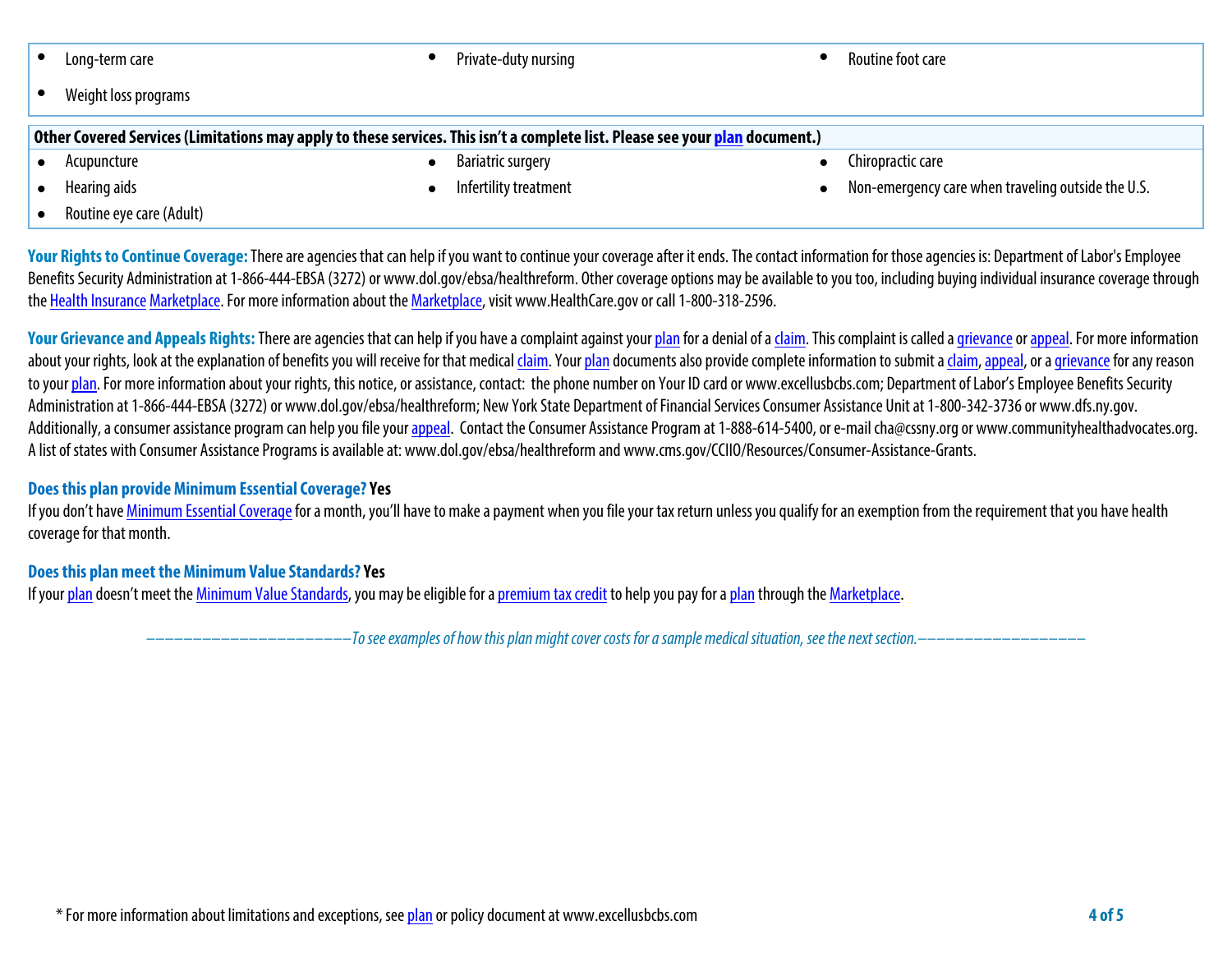

**This is not a cost estimator. Treatments shown are just examples of how this plan might cover medical care. Your actual costs will be different depending on the**  actual care you receive, the prices your providers charge, and many other factors. Focus on the cost sharing amounts (deductibles, copayments and coinsurance) and excluded services under the plan. Use this information to compare the portion of costs you might pay under different health plans. Please note these coverage examples **are based on self-only coverage.**

| <b>Peg is Having a Baby</b><br>(9 months of in-network pre-natal care and a hospital delivery)                                                                                                                                                                               |          | <b>Managing Joe's type 2 Diabetes</b><br>(a year of routine in-network care of a well-controlled<br>condition)                                                                                                       |                       | <b>Mia's Simple Fracture</b><br>(in-network emergency room visit and follow up care)                                                                                                                            |                       |  |
|------------------------------------------------------------------------------------------------------------------------------------------------------------------------------------------------------------------------------------------------------------------------------|----------|----------------------------------------------------------------------------------------------------------------------------------------------------------------------------------------------------------------------|-----------------------|-----------------------------------------------------------------------------------------------------------------------------------------------------------------------------------------------------------------|-----------------------|--|
| The <mark>plan's</mark> overall <mark>deductible</mark><br>\$1,500<br>20%<br>Coinsurance<br>20%                                                                                                                                                                              |          | The plan's overall deductible<br><b>Coinsurance</b><br><b>Hospital (facility) coinsurance</b>                                                                                                                        | \$1,500<br>20%<br>20% | The plan's overall deductible<br><b>Coinsurance</b><br><b>Hospital (facility) coinsurance</b>                                                                                                                   | \$1,500<br>20%<br>20% |  |
| <b>Hospital (facility) coinsurance</b><br>Other coinsurance                                                                                                                                                                                                                  | 20%      | 20%<br><b>Other coinsurance</b>                                                                                                                                                                                      |                       | <b>Other coinsurance</b>                                                                                                                                                                                        | 20%                   |  |
| This EXAMPLE event includes services like:<br>Specialist office visits (prenatal care)<br><b>Childbirth/Delivery Professional Services</b><br><b>Childbirth/Delivery Facility Services</b><br>Diagnostic tests (ultrasounds and blood work)<br>Specialist visit (anesthesia) |          | This EXAMPLE event includes services like:<br>Primary care physician office visits (including disease education)<br>Diagnostic tests (blood work)<br>Prescription drugs<br>Durable medical equipment (glucose meter) |                       | This EXAMPLE event includes services like:<br>Emergency room care (including medical supplies)<br>Diagnostic test (x-ray)<br>Durable medical equipment (crutches)<br>Rehabilitation services (physical therapy) |                       |  |
| <b>Total Example Cost</b>                                                                                                                                                                                                                                                    | \$12,820 | <b>Total Example Cost</b>                                                                                                                                                                                            | \$7,460               | <b>Total Example Cost</b>                                                                                                                                                                                       | \$1,970               |  |
| In this example, Peg would pay:<br><b>Cost Sharing</b>                                                                                                                                                                                                                       |          | In this example, Joe would pay:<br><b>Cost Sharing</b>                                                                                                                                                               |                       | In this example, Mia would pay:<br><b>Cost Sharing</b>                                                                                                                                                          |                       |  |
| <b>Deductibles</b><br>\$1,500                                                                                                                                                                                                                                                |          | Deductibles<br>\$1,500<br><b>Deductibles</b>                                                                                                                                                                         |                       |                                                                                                                                                                                                                 | \$1,500               |  |
| \$0<br>Copayments                                                                                                                                                                                                                                                            |          | Copayments                                                                                                                                                                                                           | \$80                  | Copayments                                                                                                                                                                                                      | \$0                   |  |
| Coinsurance                                                                                                                                                                                                                                                                  | \$1,500  | \$1,080<br>Coinsurance<br>Coinsurance                                                                                                                                                                                |                       |                                                                                                                                                                                                                 | \$90                  |  |
| What isn't covered                                                                                                                                                                                                                                                           |          | What isn't covered                                                                                                                                                                                                   |                       | What isn't covered                                                                                                                                                                                              |                       |  |

Limits or exclusions **by the contract of the secular set of the set of the set of the set of the set of the set of the set of the set of the set of the set of the set of the set of the set of the set of the set of the set The total Peg would pay is \$3,060 The total Joe would pay is \$2,720 The total Mia would pay is \$1,590**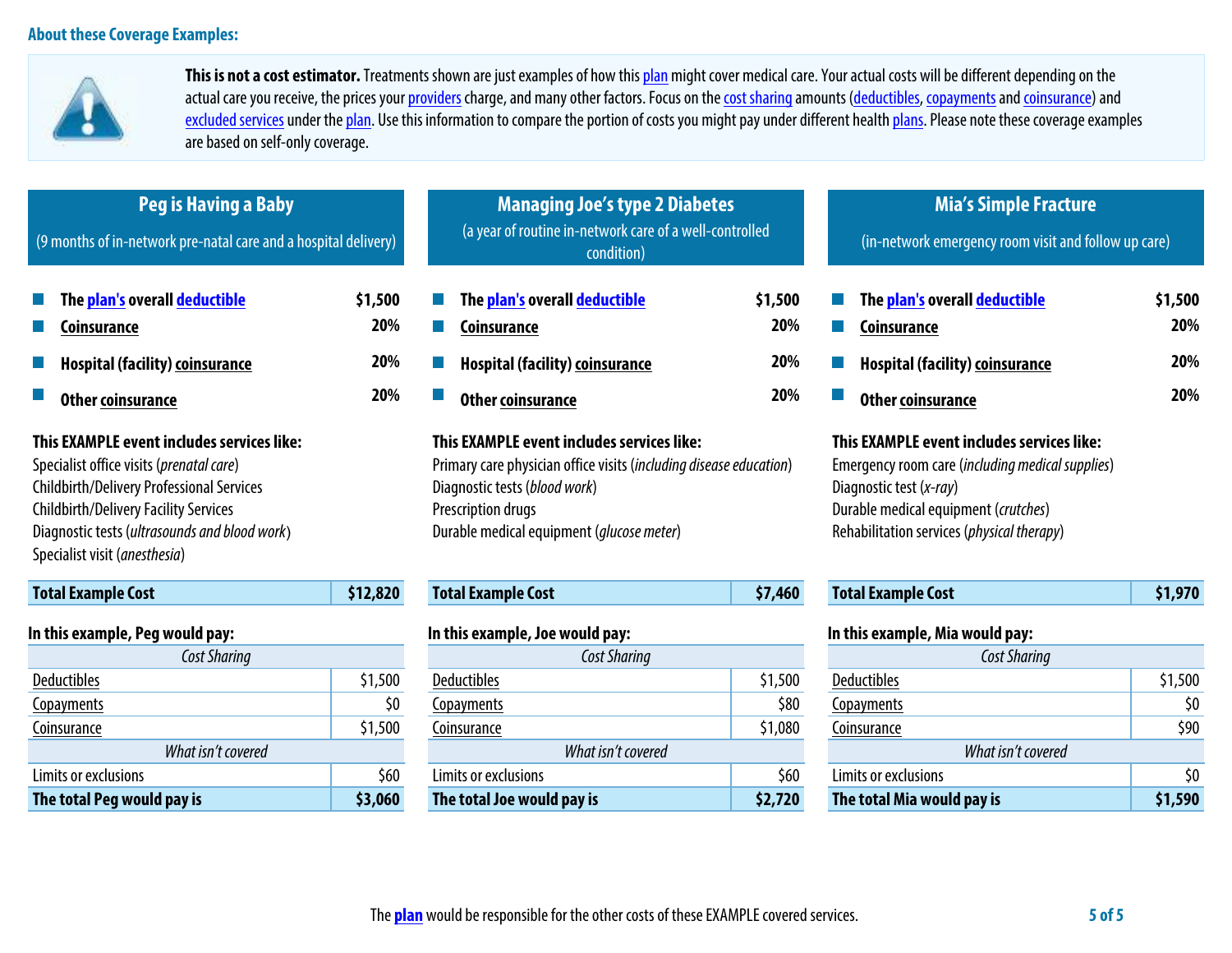# Zotice of Zondiscrimination

Our Health Plan complies with federal civil rights laws. We do not discriminate on the basis of<br>race, color, national origin, age, disability, or sex. The Health Plan does not exclude people or treat them differently because of race, color, national origin, age, disability, or sex

The Health Plan:

- with us, such as: Provides free aids and services to people with disabilities to communicate effectively
- $\circ$ Qualified sign language interpreters
- $\bigcirc$ Written information in other formats (large print, audio, accessible electronic formats, other formats)
- $\bullet$ äS. Provides free language services to people whose primary language is not English, such
- $\circ$ Qualified interpreters
- $\circ$ Information written in other languages

If you need these services, please refer to the enclosed document for ways to reach us

another way on the basis of race, color, national origin, age, disability, or sex, you can file grievance with: If you believe that the Health Plan has failed to provide these services or discriminated in ω

Telephone number: 1-800-614-6575 Syracuse, NY 13221 PO Box 4717 Attn: Civil Rights Coordinator Fax: 315-671-6656 TTY number: 1-800-421-1220 Advocacy Department

Health Plan's Civil Rights Coordinator is available to help you. You can file a grievance in person or by mail or fax. If you need help filing a grievance, the

Portal, available at https://ocrportal.hhs.gov/ocr/portal/lobby.jsf, or by mail or phone at: Services, Office for Civil Rights, electronically through the Office for Civil Rights Complaint You can also file a civil rights complaint with the U.S. Department of Health and Human

Washington, D.C. 20201 Room 509F, HHH Building 200 Independence Avenue, SW U.S. Department of Health and Human Services 1-800-368-1019, 800-537-7697 (TDD)

Complaint forms are available at http://www.hhs.gov/ocr/office/file/index.html